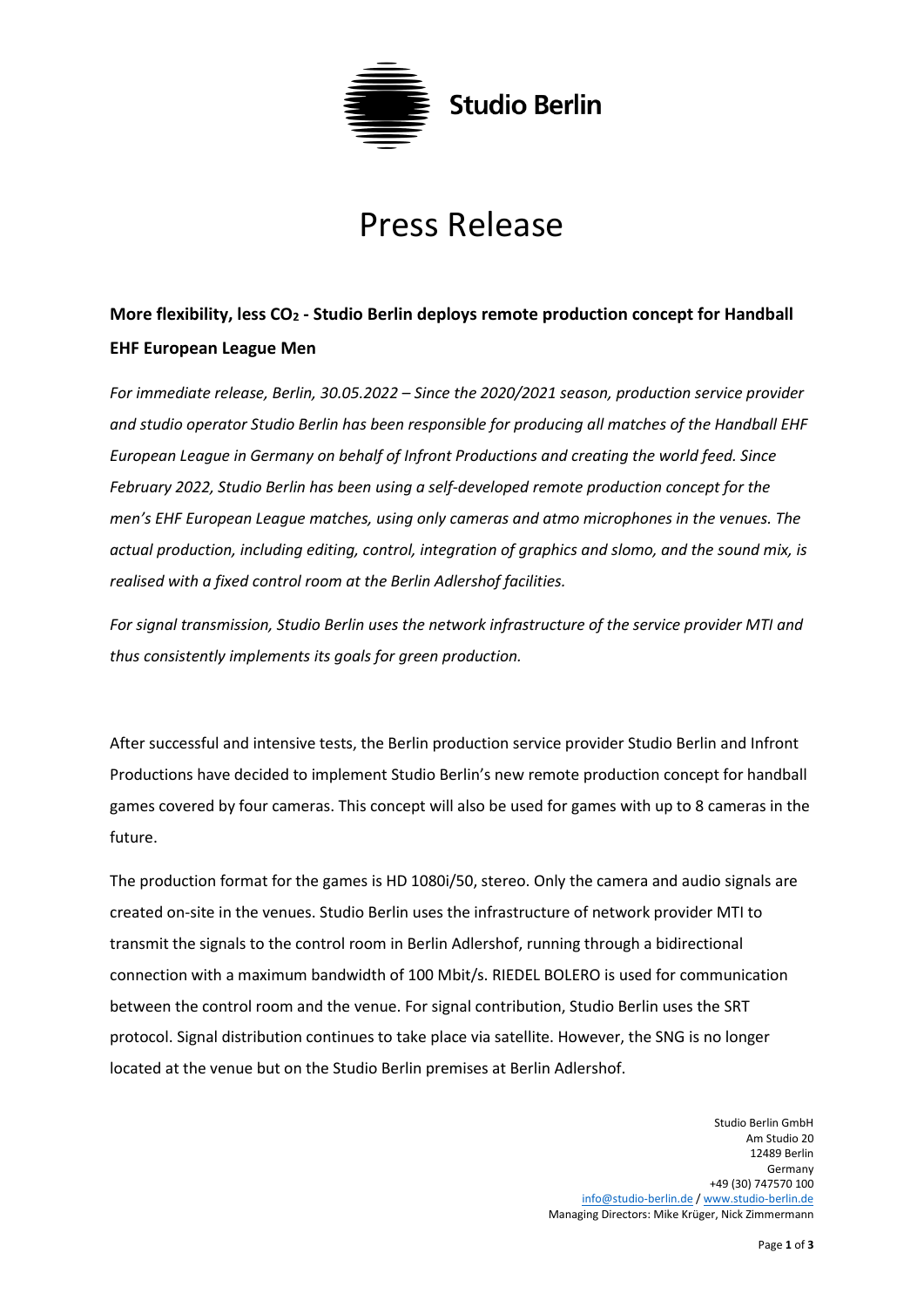## Press Release

Leveraging the new remote production concept, Studio Berlin has drastically decreased the production effort for each game - while maintaining the same high production standard. In addition, the concept offers further advantages: on some match days, two games from different venues are produced directly one after the other – managed by the same director and the same staff in Berlin Adlershof. In each case, only the personnel for direction, slomo, image technology and audio are deployed in the studios in Berlin. An additional unique feature is that the graphics operator controls the graphics machine by remote either from the headquarters in Copenhagen or, as in this case, from the home office of the respective graphics operator. However, this is only the first step. In the medium term, the Slomos will also be operated from the home office of the Slomo operator.

Nick Zimmermann, Managing Director Studio Berlin, comments:

*"With this workflow, which we developed especially for this production, we have taken a first, obvious step in introducing remote production services at Studio Berlin. Remote production has been a topic for producers and service providers for a long time, but it has not yet been implemented consistently and ready to go into mass production for these types of sports. Deploying this concept, Studio Berlin demonstrates its feasibility under the demands of an actual live sports production. The concept handles the available resources sparingly, without accepting a reduction in the usual production quality. For the Studio Berlin team and directors and camera operators, this resulted in a learning process, with working methods and processes being rethought and adapted. Together, we developed a workflow that functions and is a true alternative to using an OB van in many production formats."*

The remote production concept has an additional effect. Remote production and the resulting reduction in production efforts for technology, personnel, travel, hotel, energy and transport (all the venue equipment fits into a Sprinter plus trailer) allow Studio Berlin to realise another important goal that the company has set for itself. Condensed under the term Green Production, Studio Berlin consistently strives to significantly reduce its  $CO<sub>2</sub>$  footprint in its productions. Thanks to the new concept,  $CO<sub>2</sub>$  emissions from handball production have been reduced by 2/3.

> Studio Berlin GmbH Am Studio 20 12489 Berlin Germany +49 (30) 747570 100 [info@studio-berlin.de](mailto:info@studio-berlin.de) [/ www.studio-berlin.de](http://www.studio-berlin.de/) Managing Directors: Mike Krüger, Nick Zimmermann